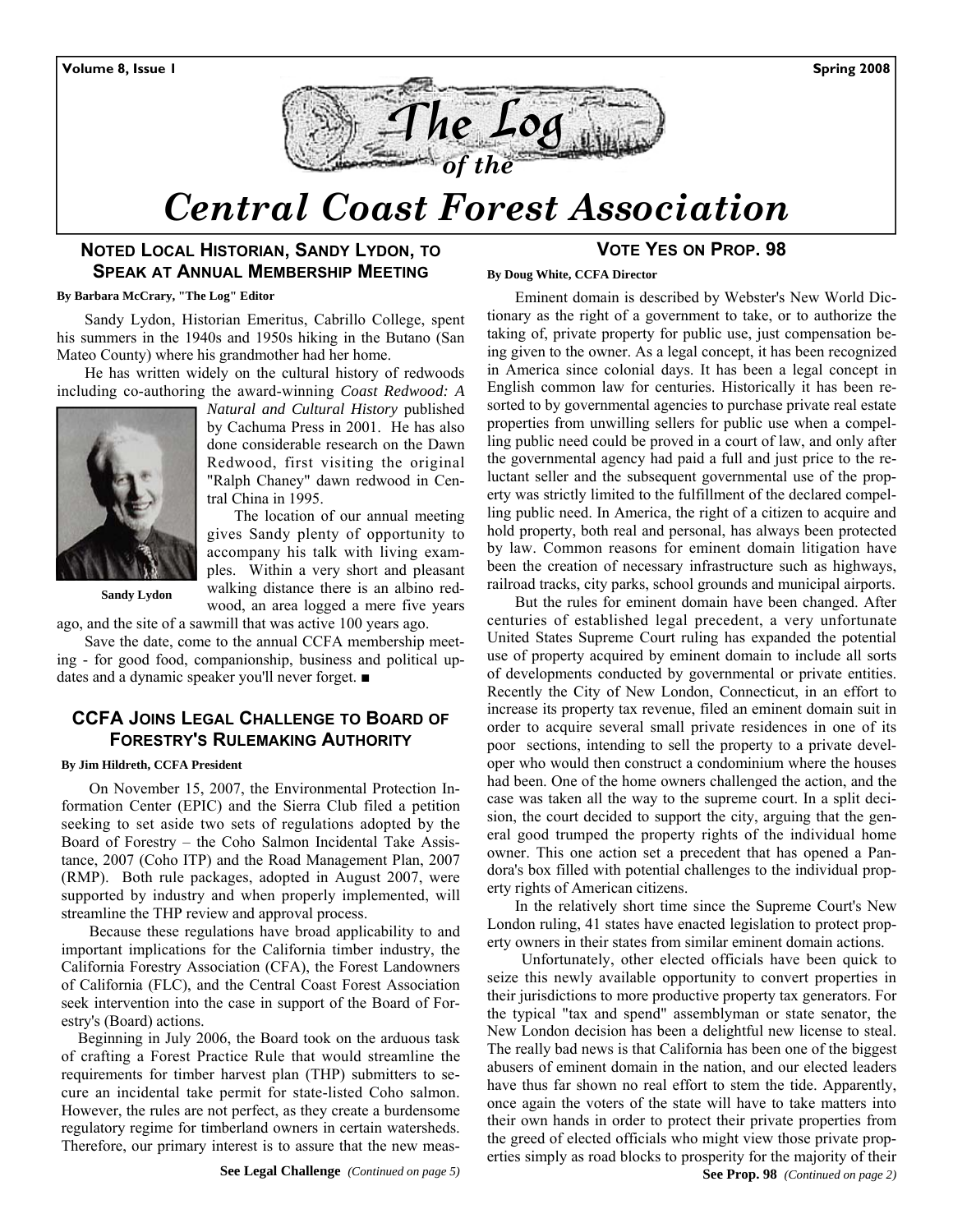# constituents.

But the really good news is a coalition has been formed by the Howard Jarvis Taxpayers Association, The California Farm Bureau Federation, and The California Alliance to Protect Property Rights. This group, supported by concerned citizens throughout the State, has successfully qualified Proposition 98, to protect all property rights in California. Prop 98 will appear on the June 3, 2008 ballot. It alone is a compelling reason to take the time to get out and vote in the June 3, 2008 election.

Californians for Property Rights Protection have prepared a fact sheet outlining the key provisions and the key issues addressed by Prop 98, as follows:

- ∗ Private property may not be taken by eminent domain for private use under any circumstances (i.e. to build a shopping center, auto mall or industrial park.)
- ∗ Property may be taken by eminent domain only for public use (i.e. freeway construction, parks, and schools.)
- ∗ Property may not be taken by government and used for the same purposes (i.e. residential housing cannot be used for government housing.)
- ∗ Family farms and open space are protected from seizures by government for the purpose of selling the natural resources.
- ∗ If a public agency takes property under false pretenses, or abandons its plans, the property must be offered for sale to the original owner at the original price and the property tax would be assessed at the value of the property when it was originally condemned.
- ∗ If farmers or business owners are evicted by eminent domain, they would be entitled to compensation for temporary business losses, relocation expenses, business re-establishment costs and other reasonable expenses.
- ∗ Government may not set the price at which property owners sell or lease their property. However, tenants who live in rentregulated communities will continue to receive the benefit of those regulations as long as they live in their apartments or mobile homes.

 The Constitution of the State of California provides that "All people by nature are free and independent and have inalienable rights. Among these are enjoying and defending life and liberty, acquiring, possessing and protecting property..." Proposition 98 reaffirms and strengthens the private property protections set forth in our state constitution.

Property rights are a fundamental, core value among California voters. Statewide survey research shows more than 67% support for an eminent domain reform ballot initiative - Republicans, Democrats, independents, seniors and baby boomers all support the initiative.

Enhanced farmland protections provided in this amendment increase support for this measure among environmentally concerned voters. Prohibiting sale or lease price regulations protects property owners when they sell or lease their property to others.

At the same time, Proposition 98 protects current tenants from unanticipated increases in their rents.

Nothing in Proposition 98 would prohibit or limit legitimate land use decisions, zoning, work place laws, or environmental protections. Nor would it expose public agencies to costly litigation.

We members of the Central Coast Forest Association realize with no uncertainty the pressing need for the protection that

**Prop 98** *(Continued from page 1)* **Proposition 98 would provide. What better way could there be to** express our thanks to those who qualified Prop 98 than to get out and vote, each and every one of us! Let's get this done!

## **GLOBAL COOLING: AMAZING PICTURES OF COUNTRIES JOINING BRITAIN IN THE BIG FREEZE**

#### **By Christopher Booker, London Daily Times, UK February 21, 2008**

Yesterday's picture in the Mail of a cascade of icicles in the Yorkshire Dales was a reminder of how cold Britain can be something many of us have forgotten in this unusually mild winter. But it really is remarkable how little attention has been paid to the extraordinary weather events which in recent weeks have been affecting other parts of the world.

Across much of the northern hemisphere, from Greece and Iran to China and Japan, they have been suffering their worst snowfalls for decades. Similarly freakish amounts of snow have been falling over much of the northern United States, from Ohio to the Pacific coast, where in parts of the state of Washington up to 200 inches of snow have fallen in the past fortnight.

In country after country, these abnormal snowfalls have provoked a crisis. In China - the only example to have attracted major coverage in Britain - the worst snow for 50 years triggered an unprecedented state of emergency. Large parts of the country have been paralyzed, as rail and road transport ground to a standstill. More than 25,000 miles of power lines collapsed under a

weight of snow and ice they were never designed to cope with. Snow has devastated thousands of square miles of farmland, threatening severe food shortages. The total cost of the disaster to the Chinese econ-



**A row of benches at a lake in Greece glisten after temperatures dropped to minus 15 degrees C** 

omy may be more than £10 billion.

In Afghanistan, freezing weather and the worst snow in 30 years have killed more than 900 people. In neighboring Tajikistan, according to aid agencies, the coldest winter in 50 years, along with soaring food prices and a massive energy crisis, threatens a "humanitarian catastrophe". In Greece and Turkey, where temperatures dropped as low as minus 31 degrees Celsius, hundreds of villages have been cut off by blizzards and drifting snow. In Iran, following heavy snowfalls last month, its eastern desert regions - normally still hot at this time of year - have seen their first snow in living memory. In Saudi Arabia last month, people were amazed by the first snow most had ever seen. On the Pacific coast of Japan last week, heavy falls of snow injured more than 50.

Meanwhile in the U.S., similarly abnormal snowfalls have hit more than a dozen states. One Massachusetts town reported 12-ft. drifts after its heaviest snows in 30 years. In Wisconsin, the state governor declared a state of emergency as schools and airports were forced to close by up to 20 in. of snow - and even this was dwarfed by the blizzards which dropped as much as 16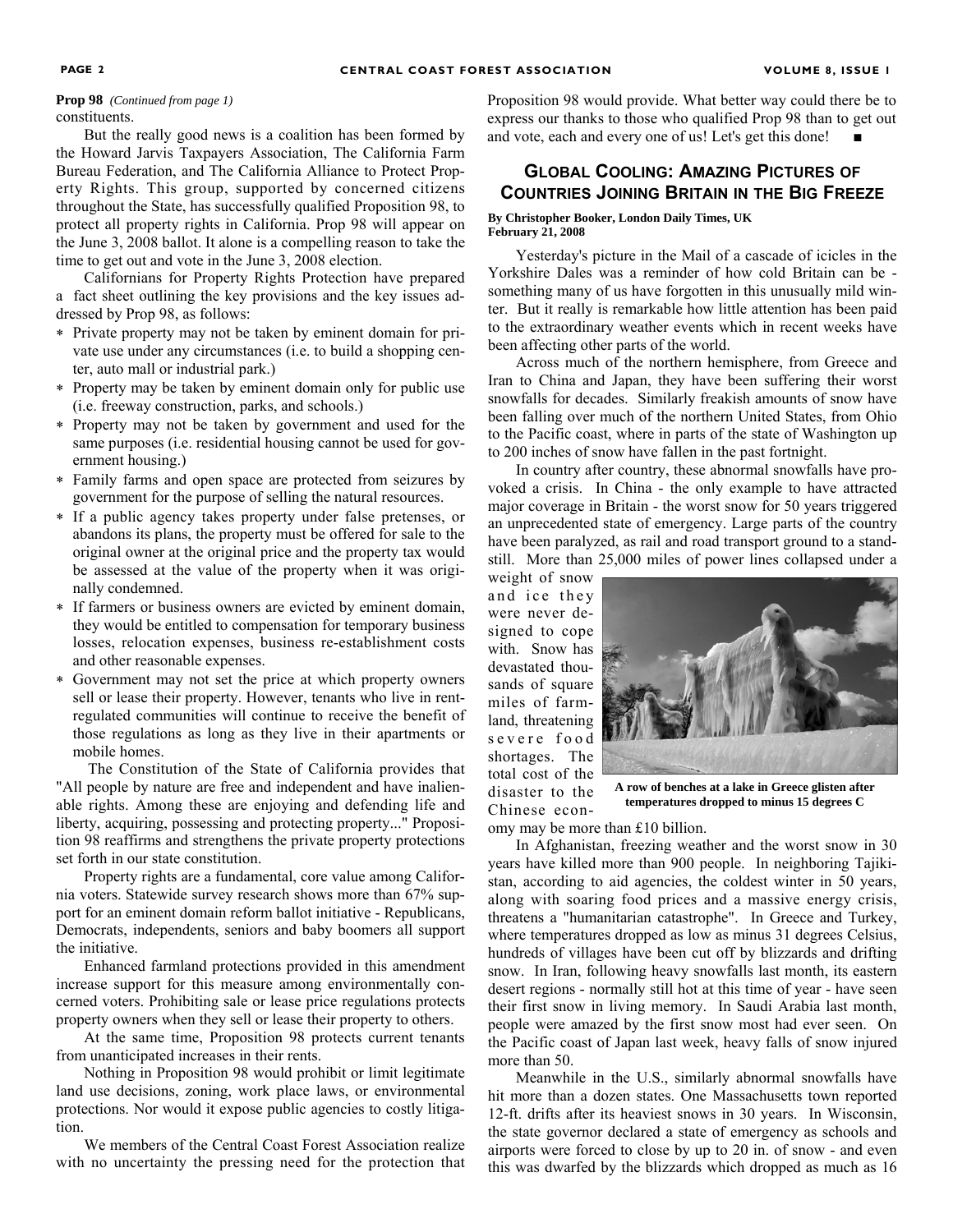feet of the white stuff on parts of Washington state.

In light of such similar news from so many places round the world, it may not seem surprising that U.S. satellite data for January shows the extent of snow cover in the northern hemisphere as reaching its highest level since 1966, 42 years ago, and temperatures that were lower than their average for the whole of the 20th century. Furthermore, it is not only in the northern hemisphere that records are being broken.

Following last year's freak snowfalls in such southern cities as Buenos Aires and Sydney, satellite observations from the other end of the world have this winter shown ice cover round the Antarctic at easily its greatest extent for this time of year since data began in 1979, 30 per cent above average. Yet so far in our corner of the world, we have been remarkably slow to notice what was going on elsewhere, and to put the different elements of the story together.

Doubtless much of the reason for this has been that, in Western Europe, we have (until the recent cold spell) enjoyed yet another comparatively warm winter - probably thanks to changes in warming sea currents which scientists find hard to explain. (Although Alpine ski resorts have seen their best snow conditions for many years.)

This is why we saw reports of balmy, prematurely springlike weather, with primroses and blossom coming out earlier than usual and the curator of Kew Gardens suggesting "there is no winter any more" - just when much of the rest of the world was shivering through the coldest January and February since The Beatles were still together.

But one of the oddest features of this great freeze is how little it was predicted. We are so used to hearing that the world is inexorably warming up thanks to rising  $CO<sub>2</sub>$  emissions, and that recent years have been the hottest since records were kept, that no one prepared us for the possibility that there might suddenly be such a dramatic exception to the accepted trend.

So far, the leading advocates of the global warming thesis



have remained fairly quiet about the 2008 freeze, although some may explain that "freak weather events" such as we are now witnessing are just what we should expect to see as Planet Earth heats up - even if

**Bridge over the frozen Valaste waterfall in Estonia** 

this produces the paradox that warming may sometimes lead to cooling. Global warming "skeptics," on the other hand, are inevitably pointing to these record snowfalls as evidence that global temperatures are no longer rising as the  $CO<sub>2</sub>$  theory predicts.

We may, they suggest, be seeing the start of a period when temperatures reverse their generally upward trend over the past 30 years, as we did in those decades before 1978 known to climate scientists as "the Little Cooling". The truth is that it is still much too early to draw any long-term conclusions from 2008's great freeze. But it is one of the most startling developments to have emerged in the world's weather patterns for a long time not least in that it was so unexpected. At least it raises important

questions over how our global climate is evolving which the scientists will have to try to explain.

To the millions of people whose lives have been seriously disrupted by this year's freeze, the concept of global warming must seem awfully remote. ■

#### **WATER BOARD MEETING - MARCH 21, 2008**

#### **Reported by Cate Moore, CCFA Director**

On March 21, 2008, I attended the Central Coast Regional Water Quality Control Board's regularly scheduled public meeting in Salinas. There were two agenda items of interest to the CCFA Board and membership: The Staff Report for Sediment Control Progress in Santa Cruz County, and the public hearing for Cemex's Individual Timber Harvest Waiver.

There were some very unfortunate dynamics taking place between these two seemingly unrelated agenda items that have the potential for ominous precedents for the rest of the timber industry in the area.

It is well known by the local foresters and landowners who have recently tried to get a THP permit that the water quality waiver is taking an exorbitant amount of time to process. We have complained about this to the Board on several occasions. The frustration level felt by some landowners have led them to the desperate measure of jumping the gun on their harvests, beginning operations before their waivers are in their hands, just so they could complete the harvest before the window closed for the year.

Last year, Cemex was one of these owners. They believed they had a general waiver in process, that all issues had been resolved and they were only waiting for the piece of paper. Based on the notion the paper was in the mail, they began their harvest, only to discover they had been elevated to a Tier IV operation and would have to get an Individual Waiver. Cemex ceased operations immediately. During the time Cemex was logging, they did a careful job which resulted in no discharge and no negative effect on water quality. The Board was frustrated that there was little they could do since the logging had been conducted responsibly, although without their official waiver. The Board, however, refuses to take any responsibility for their part in the debacle. There is no admission from the Board that if they would process the waiver applications efficiently, instead of taking months and months, no landowner would ever be put in a position to harvest without a waiver.

The first agenda item of interest to us was the Staff Report. I took the opportunity to complain again about the time it takes to process waivers, then added some comments about whether the upcoming data analysis of post-harvest monitoring would be of any contextual use depended on whether or not the data collected from monitoring other land uses, like upgrades to private roads, are all measuring the same information in the same manner as timber is. We need to watch for this in the upcoming report. Other sources of data that Staff is using includes reports from storm runoff in the City of Santa Cruz, some form of monitoring on improved private roads where the Water Board provided grants money, and agricultural water quality programs. Staff so much as admitted that there are different mechanisms for measuring success in different agencies. It baffles me how anyone is going to get a coherent picture of relative causes and effects and overall progress from this.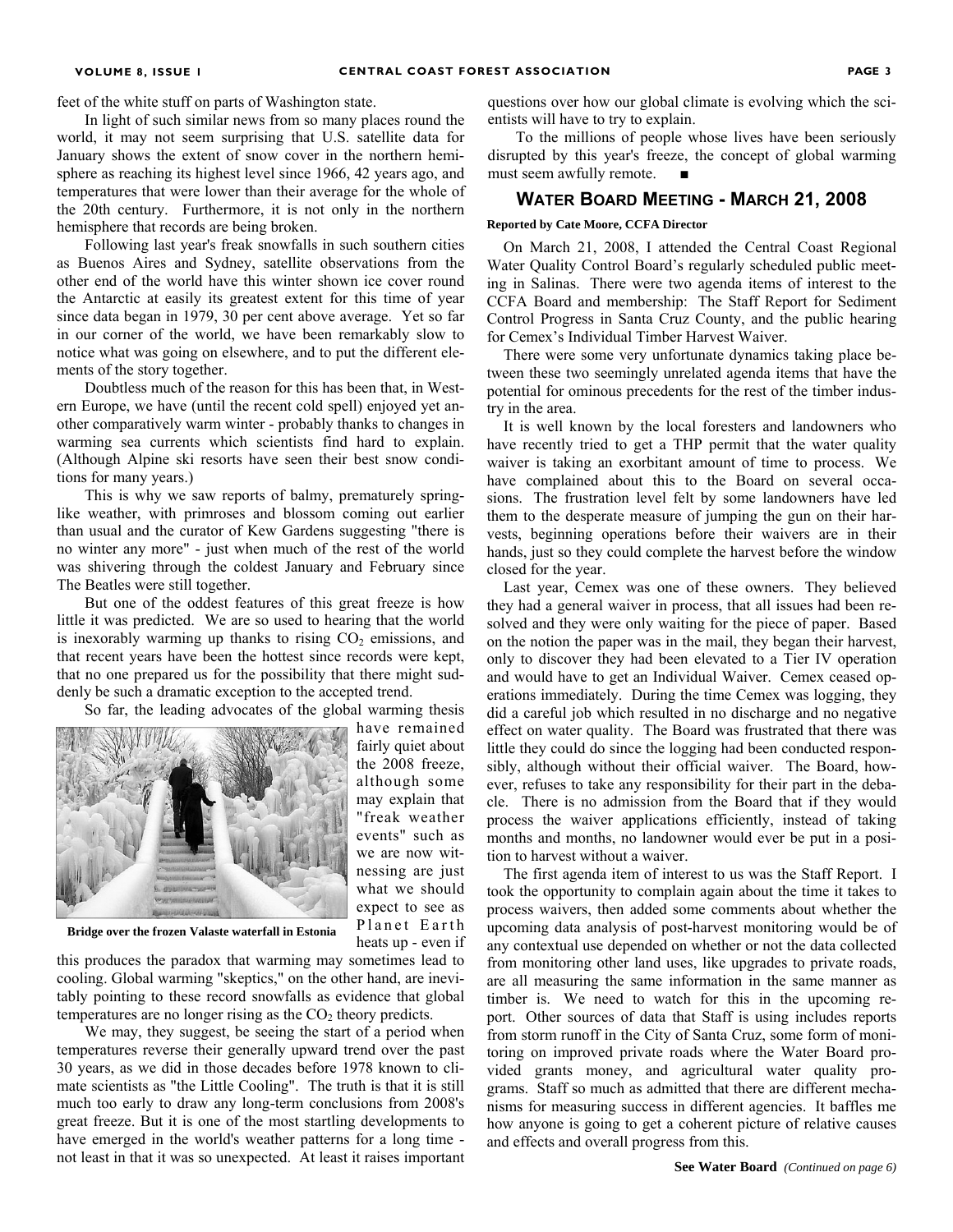#### **CALIFORNIA'S FAST TRACK PATH TO LOSING ITS FOREST LANDS: IT'S THE MONEY, STUPID!**

#### **CCFA Editorial**

It has long been known that the most expedient way to get any goal accomplished, you merely need to make it possible for someone to make money doing it. California has long professed a desire to maintain large tracts of open space and to have a large amount of forests in those open space tracts. They cannot be approaching this goal in a more wrong-headed manner.

The State of California is perennially suffering from budget problems. However much it may want to maintain open space in the public domain, it simply does not have the means to do so. The Governor has just proposed shutting down numerous state parks to help alleviate the budget woes. Given this fiscal climate, the long-standing method of the environmental community to obtain open space from private owners, then sell it to the state for parks just does not hold fiscal water. Not only can the state not afford to maintain these new lands, it has also just lost another source of tax revenue. Every time one of these transactions takes place, we get a nasty double-whammy:

#### *Property Tax income gets removed from the state as the land leaves the tax rolls. More expenses accrue to the state to maintain this land.*

So, we need to leave a large portion of our open space land in private hands. Due to a variety of economic and regulatory pressures, it is becoming increasingly unfeasible to hold and maintain forestland. Many landowners, big and small, are opting out and converting their land to less regulated uses. Witness the following recent actions by large forest landowners in the west:

\* Weyerhaeuser is converting timberland near the Cowlitz River into homesite lots of 5 to 22 acres. "The company says it's proving more profitable to sell the land than to grow timber." - TimberWest November/December 2007

\* Sierra Pacific Industries auctioned off nearly 5,000 acres in the Sierra Nevada in November, 2007 - TimberWest November/ December 2007

\* In the Humboldt County case, Maxxam Corp submitted a reorganization plan before the bankruptcy court that would subdivide some of 22,000 acres of PALCO's timberland into 160 acre high-end, low-density residential and recreational properties

\* Soper-Wheeler Co. has become so weary of the protracted environmental battles and the degree of hyper-regulation in California that they are taking redwood clones to New Zealand to grow their trees there. Mendocino Redwood is considering following suit. Given the state's current regulatory and environmental climate, owner Jim Holmes said, "One conclusion is inescapable: it is no longer prudent to make forestry investments in California. Why spend money to plant trees or to grow timber or to buy timberland you will never be allowed to harvest? Why finance someone else's national park?" In New Zealand, Holmes said, Soper-Wheeler is being warmly welcomed by a government that "honors property rights like we did 50 years ago." - Press Democrat, 2/8/2008

As Holmes told the Press Democrat, "Today's investors would prefer to continue their growth in California, but under the circumstances are convinced that growing in California is not an option." What is driving these big operators away?

\* California's prescriptive regulations: There is a massive

book of forest regulations prescribing in detail where harvest can proceed, where it is proscribed, what methods can be used to access it, how landing areas must be staged, how roads must be built, how the project must be put to bed, etc., etc,. etc. and the book never shrinks. Each year, another load of rules gets layered on, some conflicting, and anyone hoping to work in timber must work through this morass without a misstep or face fines or loss of license.

\* Costs of producing permits: That massive book of regulations requires an equally massive pile of paperwork to an evergrowing list of agencies just to gain permission to harvest timber. A simple THP on about 150 acres of land can easily cost \$30,000 in fees and studies. And these costs are not monetary alone; it is taking well up to a year and in some cases, two years, to get the permits through the bureaucracy. Someone who is attempting to get into his land quickly to reduce a critical fire hazard or to remove some bug-infested trees before there is an epidemic is in a bad way. It is also no longer possible to time your harvest to take advantage of transient good prices; the prices will be long gone before you have your papers in hand. On the other side of the job, there are ongoing costs of monitoring and reporting post-harvest conditions. The profit margin is dwindling to nothing under these pressures.

\* The collapse of a single forest authority: At one time, CDF under the Board of Forestry was the coordinator and final arbiter of all practices. Now, the California Department of Fish and Game and the Regional Water Quality Control Boards can trump anything CDF says and CDF&G has been using this muscle to push the Board of Forestry around. No one realistically expects the situation to improve.

\* Weak property rights: Timber in this state has been suffering uncompensated partial takings for years for such "public benefits" as "viewsheds" (i.e. the view isn't pretty anymore) from major highways and from the coast (yes, the California Coastal Commission has been stopping developments and timber harvest because the view for passing ships would be affected.) We have often been on the losing end of these suits. Proposition 98, which is attempting to redress some of the property rights issues, still does not address partial takings of these sorts, as it still does not address abusive public agencies' takings. Public agencies like the Mid-peninsula Open Space District and non-profits like Sequoia Sempervirens have active campaigns where they make it difficult for neighboring timber landowners and ranchers to manage their operations, then try to get them to donate the land for a park, or they offer to buy it below market value when they think the owner is beaten down enough to cave in.

\* No right-to-practice-forestry laws: Other states have right to practice laws similar to right to farm laws which exist to inform those who have newly moved into a region that the agricultural interests were there first and you should have considered this before you moved into the region. Newcomers are not allowed to take away an established business's livelihood. We are sorely lacking this concept in California, where a whiney small neighbor's nerves can bring down a thriving business and put all of its employees in the unemployed line.

\* A continual process of partial takings eating away the land's value: It started with rules prohibiting streambed timber operations in fish-bearing streams. It spread to rules concerning operations in streams that feed fish-bearing streams. It's now reaching into the ephemeral streams, those streams that only run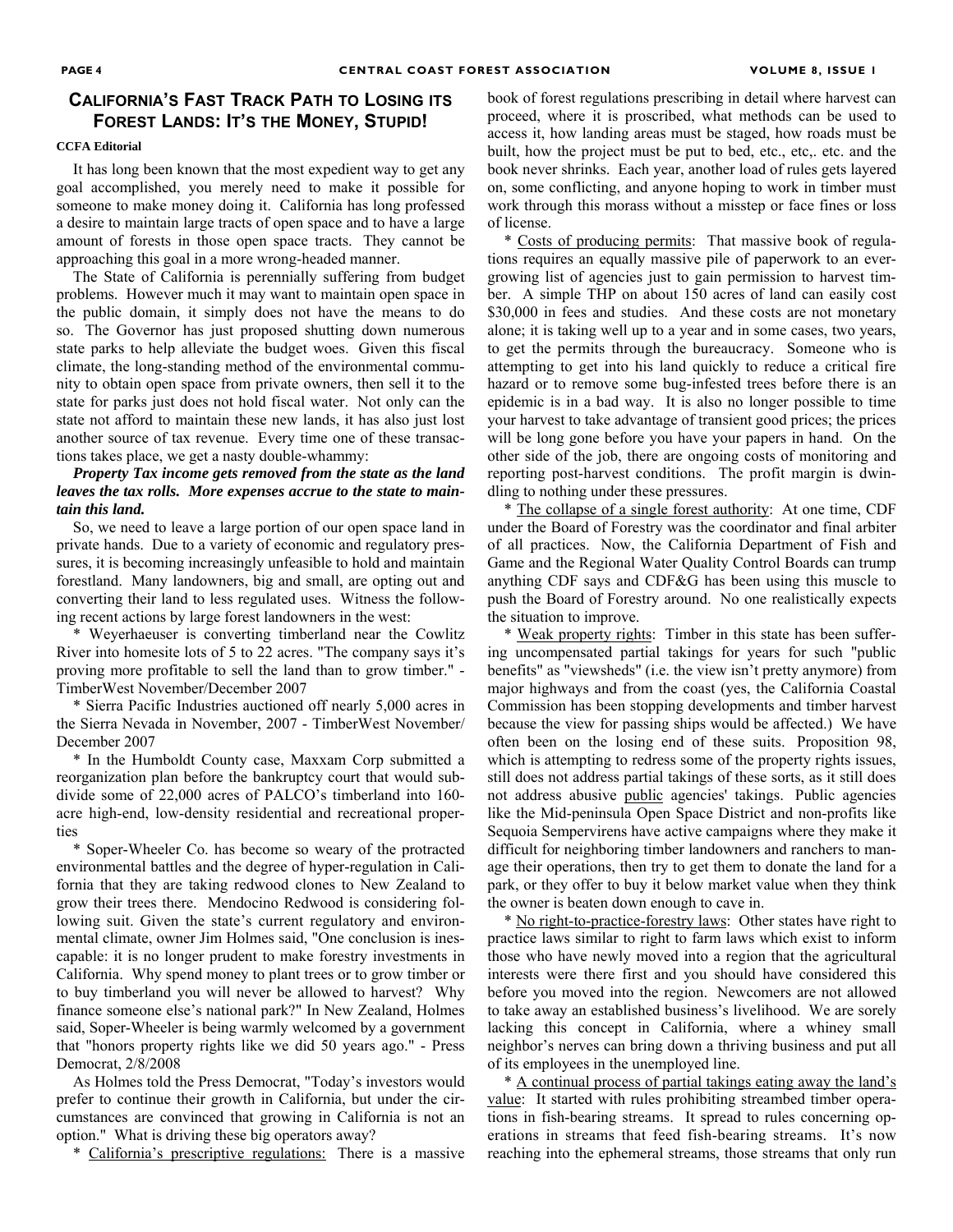during and shortly after heavy rains, and puddles ("ephemeral pools"). The anti-timber lobby well knows that timber grows best where water is present and is carefully carving away from access all places where water can be found. With each new rule restricting access, the income the land can produce goes down, and with it, the land's value.

\* A powerful and hostile environmental community: There is nothing the local environmental community would like better than to shut down the timber industry, and they have been quite effective getting a lot of what they want. The tragedy of their actions is that they have not provided another effective mechanism for maintaining our forest lands in ways the state can afford. But really, that's not part of their agenda; the environmental organizations have not been about saving anything in the environment for a long time. When confronted by them, just ask what portion of their annual budget is allocated to restoring damaged lands. Don't accept anything about "outreach" or "education"; these are just cover words for advertising and lobbying. Ask them how much money is getting spent in materials and labor for on-the-ground environment restorations. The number will be shockingly low. After all, the ongoing expenses for the real work is a drain on anyone's budget, and the environmental community does not make money by solving problems, they make money by creating crises that need to be "fixed" with your generous donations. All of these donations go into the money-making machine of "education" and "outreach" so that they can find even more donors to keep the engine moving. After all, it's the money, stupid.

If the big boys are ready to throw in the towel, what about the smaller owners? How can the people of limited means hope to stay alive in this environment? What does this ultimately mean for the state?

We are going to continue to lose our forest lands, incrementally, as owner after owner loses money or loses heart and cannot continue. The state will wake up one day to discover the only forest lands remaining are those in their parks, and that they simply do not have the money to care for them. Those forests will then succumb to age, overcrowding, exotic invaders, and disease. All because they could not understand: "It's the money, stupid."

#### **Legal Challenge** *(Continued from page 1)*

ures are not imposed on timberland owners, only to have the regulations later set aside by the court.

The RMP regulations are designed to enable timberland owners to address watershed cumulative effects and management measures for roads in one plan. The RMP may then be referenced in the THP review and approval process. With the heightened scrutiny that the industry is receiving for sediment discharges, the RMP presents a potentially valuable streamlining tool to comprehensively address road concerns in one plan, as opposed to repeated critiques and "horse-trading" in each THP. Although development and use of a RMP is voluntary under the regulations, the challenge to the RMP regulation is a threat to the Board's ability to authorize, and the industry's ability to undertake, programmatic, comprehensive, large-scale timberland management and planning.

CCFA has a direct interest in this case as our membership will be subject to these regulations. The CCFA Board believes that is in our members' best interest that these regulations be implemented without impediments.

#### **SENATE HEARING ON DEATH TAX SUGGESTS SAME TAX, DIFFERENT NAME**

#### **By Frank Stewart, contract lobbyist Forest Landowners Association, Inc. March 26, 2008**

The Senate Finance Committee held a hearing on March 12, 2008 on the estate tax, as part of a series of hearing that Chairman Max Baucus (D-MT) promised to schedule last year regarding the elimination of the estate tax. Unfortunately, the focus of the hearing was to replace the estate tax with an inheritance tax rather than repeal it. The Forest Landowners Association, in alliance with the American Family Business Institute, is working closely with Congress on this issue.

#### **Estate Tax vs. Inheritance Tax**

The estate tax is placed on the estate of the person who dies. The inheritance tax is placed on the person who inherits the estate. The reality is that, regardless of who specifically is taxed, when an asset is passed on to an heir and there isn't liquid capital to pay the tax, then part or all of the asset must be sold off to pay the tax. Call it the estate tax or call it the inheritance tax, either way it will inhibit capital stability and family finances.

#### **The Hearing**

In testimony before the Senate Committee, the panelists advocated the notion of an expanded death tax, i.e., all the witnesses were in favor of increasing "wealth transfer taxation." The points made by the testimonials were to advocate a substitution of an inheritance for the current estate tax. Senator Jim Bunning (R-KY) and Senator Blanche Lincoln (D-AR), the 2007 Forest Landowners Association Forest Champion Award recipient, voiced objection over wealth redistribution and its affect on family-owned businesses. Unfortunately, their sentiment was in the minority and the issue remains unresolved.

#### **Impact on Forest Landowners**

There is little chance of the inheritance tax proposal being enacted in this Congress. It is very likely though, that some members of Congress will continue to block our efforts by using distractions, such as this hearing, to keep repeal or reform of the death tax from moving forward through Congress. The Forest Landowners Association, along with members and concerned citizens, will continue to show Congress that this tax is damaging to family-owned businesses and must be repealed.

#### **DICK BURTON RESIGNS, GARY PAUL JOINS CCFA BOARD**

#### **By Barbara McCrary, "The Log" editor**

Dick Burton has resigned the CCFA Board of Directors to care for his mother and the Burton family timberland after the recent death of his father, Charles. Registered professional forester Gary Paul has joined the board and will bring his knowledge of timberland management, as well as law. We will introduce Gary further in the next issue of The Log. ■

#### **Keep abreast of CCFA news and activities Log on to our website: www.ccfassociation.org**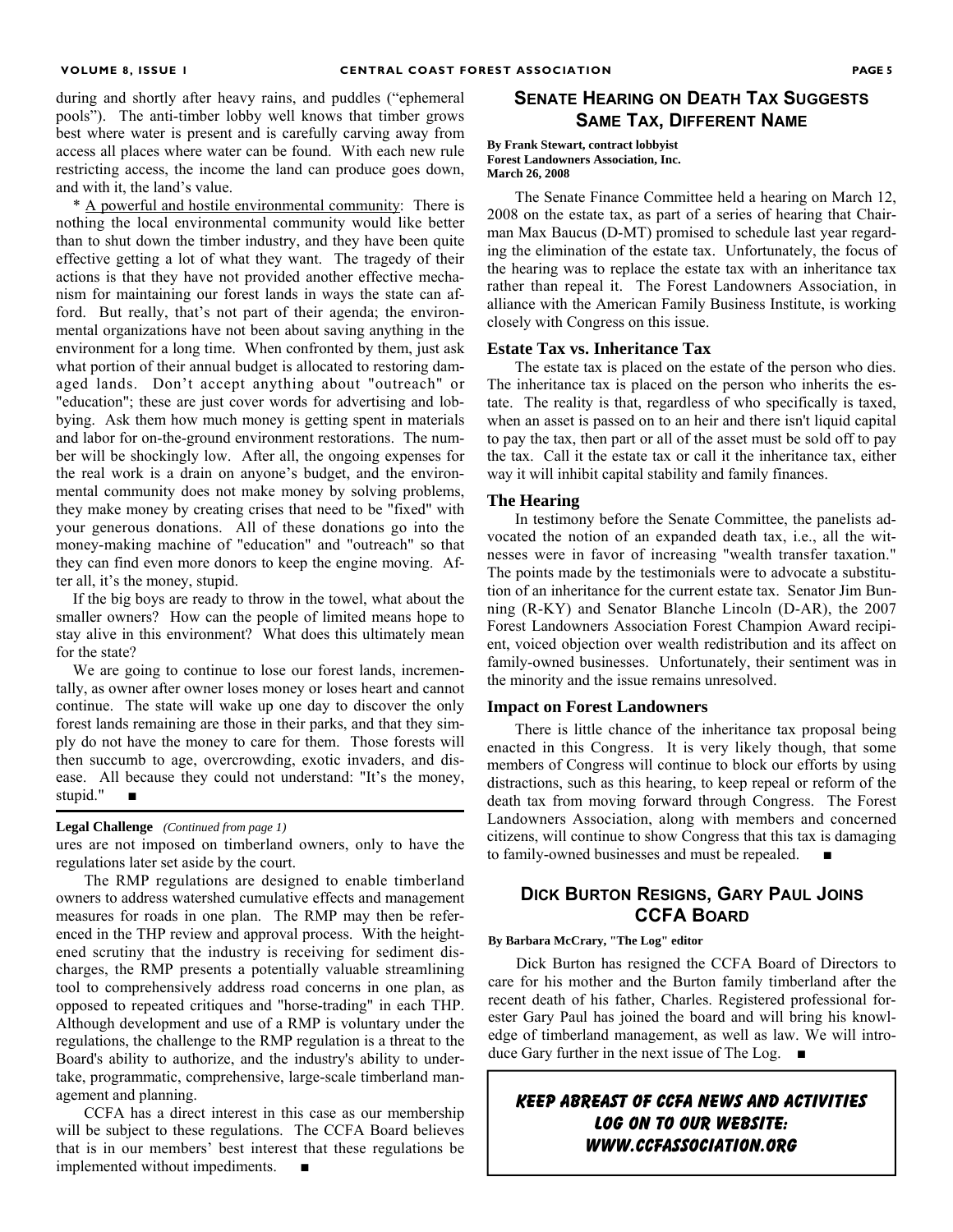Quick snippets from this meeting include the revelation that CCRWQCB got a 10% budget cut for the upcoming fiscal year; this means we now have 0.5 person-year of time budgeted for timber next year, down from 0.6. **Bob Berlage** took this opportunity to offer the timber industry's assistance in reviewing the timber harvest water quality waiver processing cycle to identify and remove redundant and unneeded work, with a report on this effort to be added to the July meeting.

Comments from other people at this staff report included:

**Dennis Davies:** There are significant problems with the pie chart presented which identified the sources of the sediment loads in local streams. We agree with that statement, though our issues with the chart are not the same as his.

**Kevin Collins:** He lauded the grant program that allows private roads to upgrade problem areas. He slammed the Santa Cruz County Planning Department for their failure to catch maverick un-permitted grading actions in the backwoods.

We next addressed the public hearing for Cemex's Individual Waiver. There was no doubt the Board was not pleased with Cemex. They were especially displeased that, given the sequence of events, there appeared to be no way to effectively chastise Cemex. The Notice of Intent had been filed so there was no THP violation; there was no water quality order in place yet so there was nothing there to violate; no discharge occurred because of the action, so they could not be fined for damages.

Public comment included the following:

**Gary Paul**, **the forester in charge of the project:** mea culpa, followed by an explanation of the timeline of the events.

**Louis Shipper of Cemex:** A brief history explaining that they have been incrementally improving the land since the 1940's when the whole area had burned. Some corrections about just who does provide Davenport's water. He related that Cemex had agreed to a complete erosion assessment of San Vicente Creek from Pacific Watershed Associates (PWA), but that the commencement of this work had been delayed to April 1 by PWA so they had no information to pass on about the watershed's condition.

**Kevin Collins:** San Vicente Creek is the "most industrially impacted watercourse" in the area. If you map all the skid trails across this land over its history, the impact is incredible. You can't approve a THP on a 303d listed watercourse if it increases the sediment discharge, which he asserts this will do. He urged waiting for a sediment source profile. He added the following snippet: Coho salmon are now extinct in Santa Cruz County; the last surviving year class of Coho from Scotts Creek failed this year.

**Steve Shimek of Monterey Coastkeepers:** This is a new player. He provided an enumerated list of Cemex discrepancies, then suggested that a third party do the post-harvest monitoring for Cemex.

**Dennis Davies:** If the Board objects to Gary Paul's actions as the forester for Cemex, they can report him to the licensing board. San Vicente Creek had the finest trout fishery in the area prior to 1900. By 1923, the watershed had been clear-cut and the entire watershed has been logged within the last 20 years. The creek continues to have high sediment loads, which the waiver will do nothing to mitigate. He urged rejection of the waiver.

The assessment from the Board itself contained the following:

**Dr. Press:** Gary Paul put the Board in a very awkward position. We have been working from a framework of trust with in-

**Water Board** *(Continued from page 3)* dustry. We are putting industry on notice that we cannot accept violations of this sort. It forces the question of whether or not industry can be trusted to self-monitor.

> As it shook out, in the case of Cemex only at this point, all monitoring is to be done by a third party, to be approved by the Board's executive officer. Using an independent RPF was suggested, but the Board still looked uncertain about whether that was sufficiently distanced from timber's interests for trustworthiness.

> Cemex has a further requirement to report to the Board any time there is a 10% increase in turbidity over an established background level.

With these conditions, Cemex got their waiver.

#### **NEW RULES FOR FROG AND SNAKE**

#### **By Gary Paul, CCFA Director**

A new development in the regulatory arena will result in more restrictive measures for the protection of two listed species, the red-legged frog and the San Francisco garter snake. Up to very recently, the United States Fish and Wildlife Service (FWS) had been providing technical assistance to RPFs for THPs regarding protection measures for these species. This usually resulted in reasonable measures. Now, due to budgetary constraints, FWS will not be providing technical assistance on a regular basis. As a consequence, they are proposing strict new measures that, if followed in the THP, will satisfy FWS that there will be no take of these listed species.

CDF held a meeting with local RPFs on April 9, to get their input on the proposed measures. It was the consensus of the RPFs in attendance, that the science used by FWS in developing the measures for the frog did not reflect what is currently known about the species, which resulted in them being overly restrictive. CDF agreed to review the current known biology of the frog, and will present to FWS a counter proposal which would be as protective, without being as onerous as those proposed by FWS.

The proposed measures to protect the frog would include additional seasonal restrictions and larger buffers around frog habitat, which include all types of streams and wet areas. In addition, when working in frog habitat areas, trained monitors would be required to check for presence of frogs. As usual, all this will cost landowners more money.

The snake is a little different story. It was formerly thought that it did not occur in redwood and fir forests. Now it has been discovered that they will use these forests, if there are ponds in the vicinity, but they are only known to occur in San Mateo County. Again, FWS has proposed restrictive protection measures for the snake for THPs in that county. The science related to the snake is less well developed, since they are difficult to study. Handling the snakes to attach monitoring devices is not allowed, since they are a fully protected species by the California Dept. of Fish and Game, and monitoring devices can inflict harm.

Without hiring a biologist who is familiar with the snake to help develop reasonable protection measures, it appears that landowners could be stuck with these restrictions. The measures include seasonal restrictions, buffer zones around streams and trained monitors to look for these snakes.

It is interesting to note that frogs are one of the snake's favorite foods. ■

#### **PAGE 6**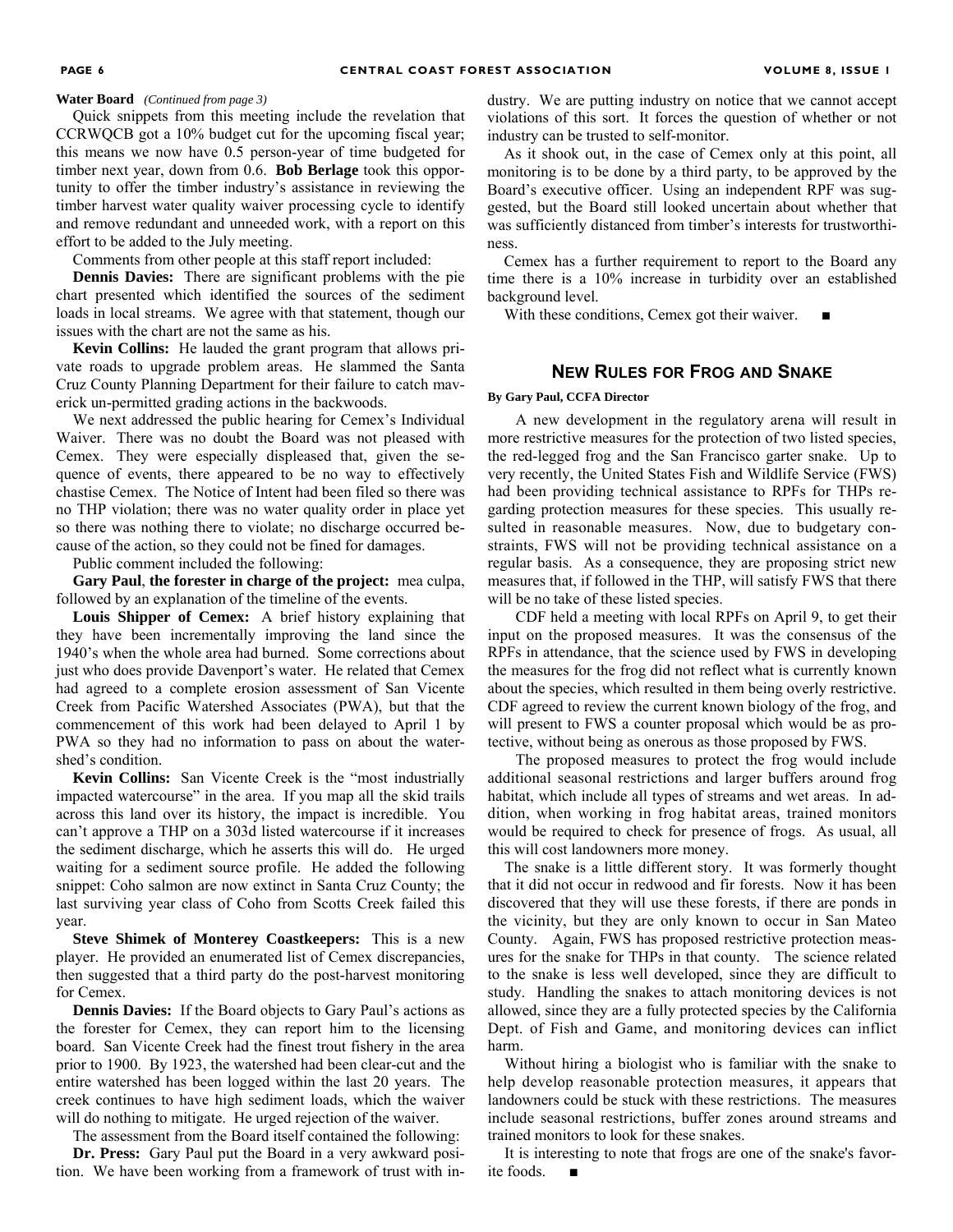

**Log on to this site; we think our members will enjoy this:** http://www.lewrockwell.com/blog/lewrw/archives/013117.html